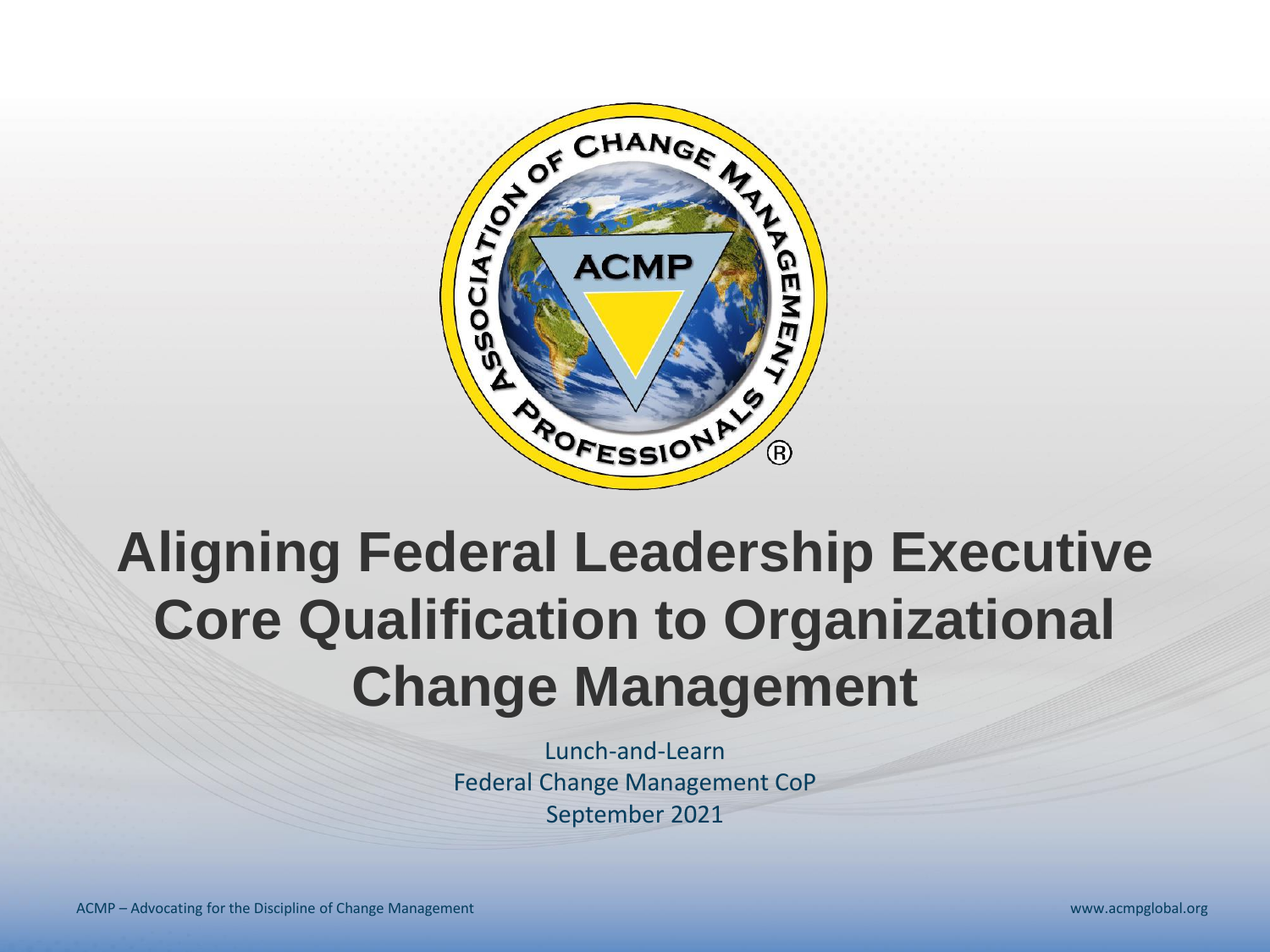#### Connor Barrett

**Consultant with REI Systems Advisory Service Practice where he is advising federal customers on organizational change management, digital transformation, and strategy. He has over 5 years experience of management consulting experience. Connor graduated Magna Cum Laude from The George Washington University with a degree in Political Science. He was a member of the Division I Crew Team at GW and recently completed an Ironman 70.3.**

#### Facilitator Introductions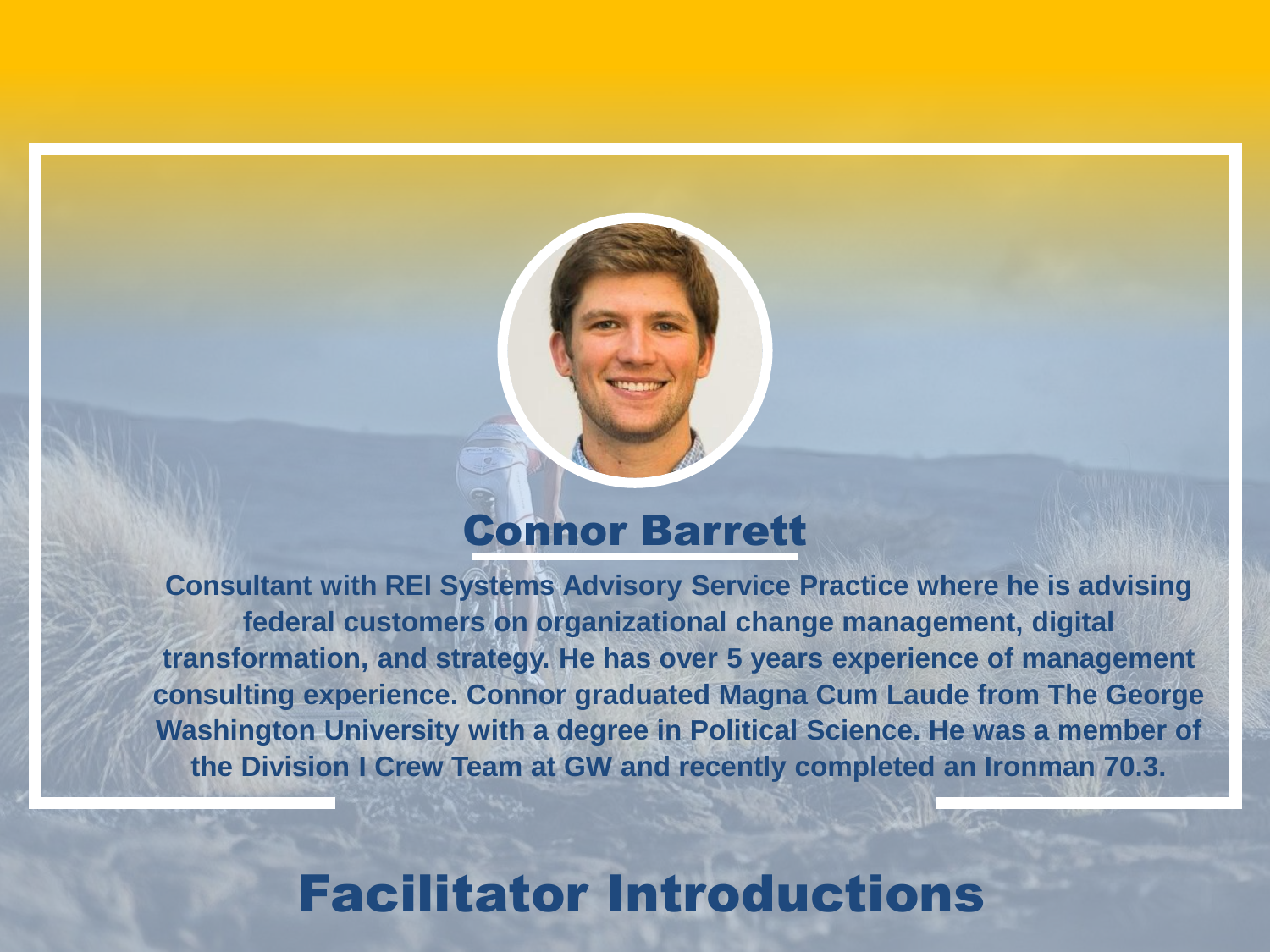

#### Val Ruark

**Chair of the Federal Change Management Community of Practice and manager/OCM practice lead at REI Systems' Advisory Services Practice. Currently I am shaping how federal government is utilizing organizational change management strategies to drive policy and IT modernization improvements governmentwide. In past I was a senior advisory at NASA Goddard, where I worked across respective organizations to influence change. I'm inspired by a good Tom Clancy Tale.**

# Facilitator Introductions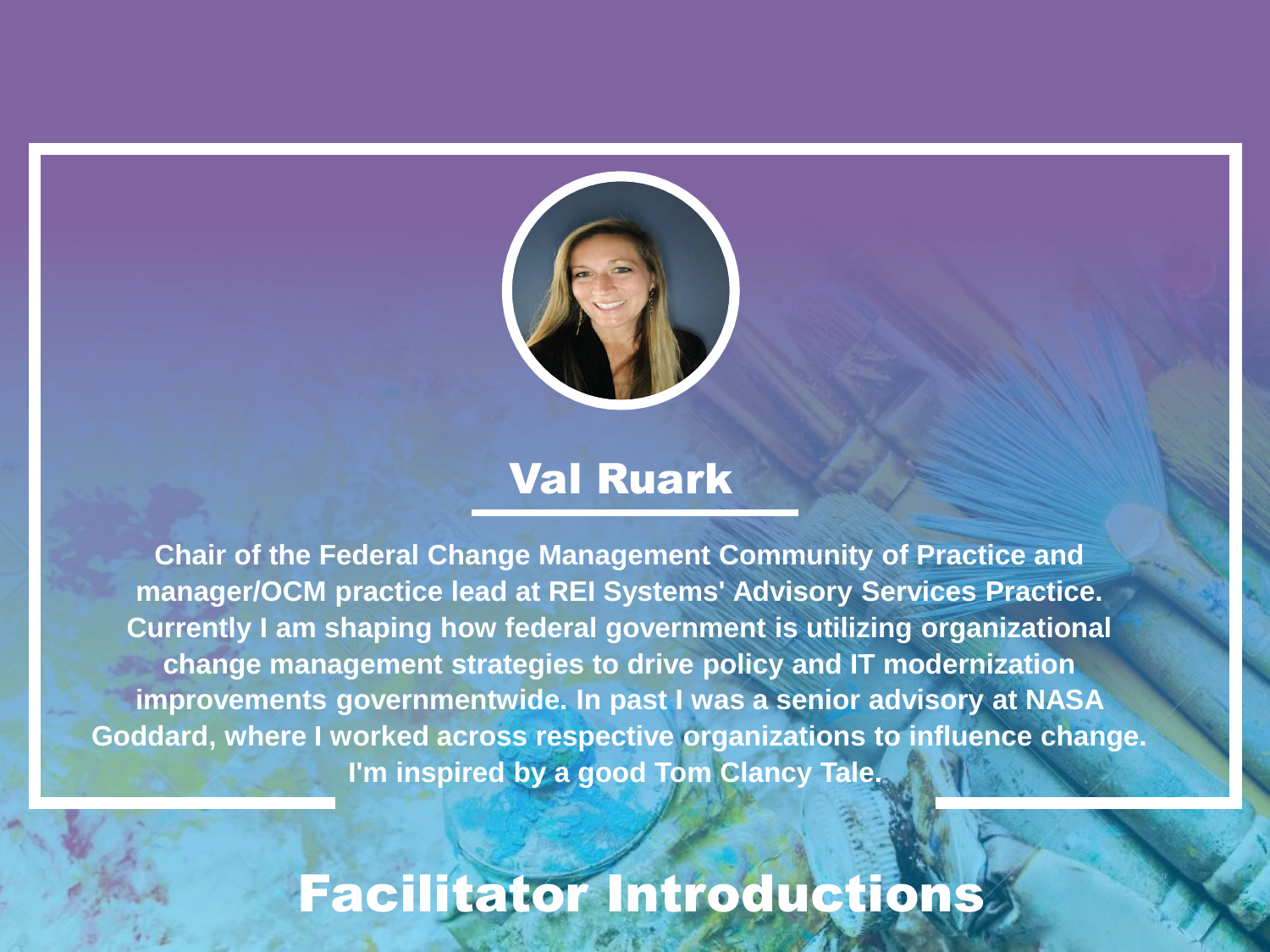# Today's Learning Objectives



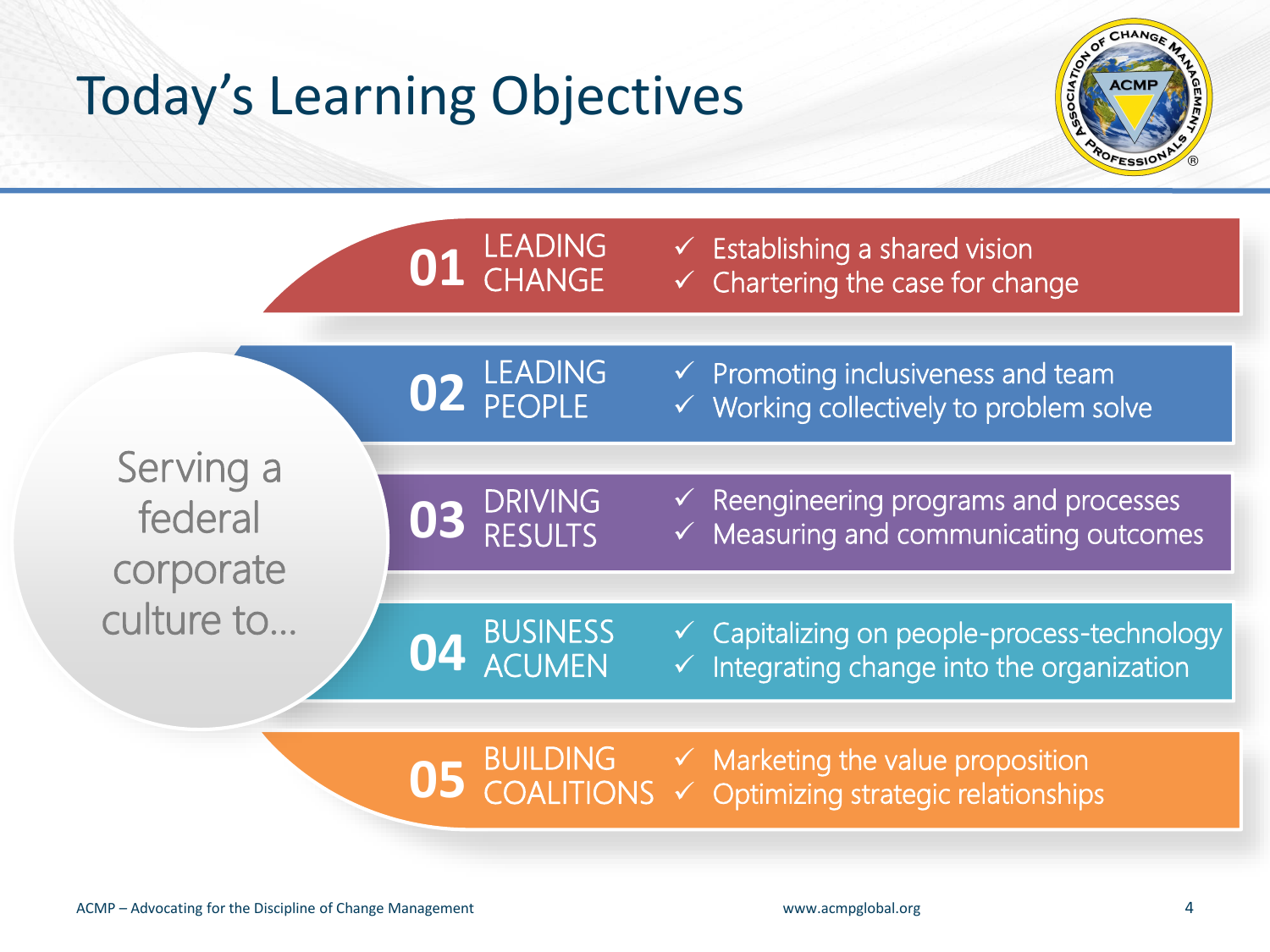### Leading Change





**ECQ-1 Leading Change Competencies (source: [OPM.gov](https://www.opm.gov/policy-data-oversight/senior-executive-service/executive-core-qualifications/)) | Creativity & Innovation; External Awareness; Strategic Planning; Flexibility; Resilience; Vision**

**LESSON:** Change is not a one-sizefits-all

- 1. Plan change across the organization's people, technology, and processes
- 2. Identify change agents to facilitate give-and-takes
- 3. Translate the vision into actionable steps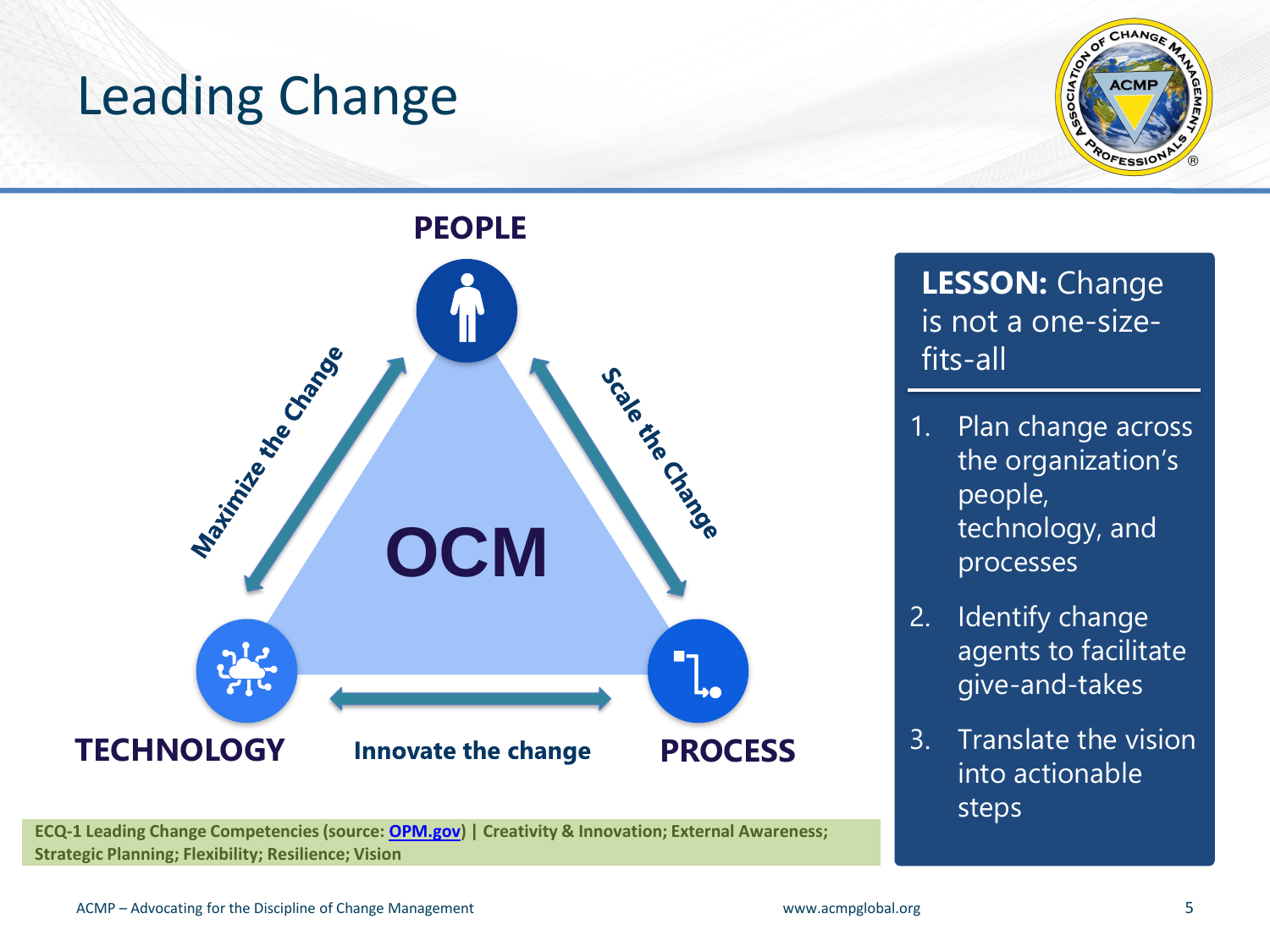# Leading People





**ECQ-2 Leading People Competencies (source: [OPM.gov](https://www.opm.gov/policy-data-oversight/senior-executive-service/executive-core-qualifications/)) | Conflict Management; Leveraging Diversity; Developing Others; Team Building**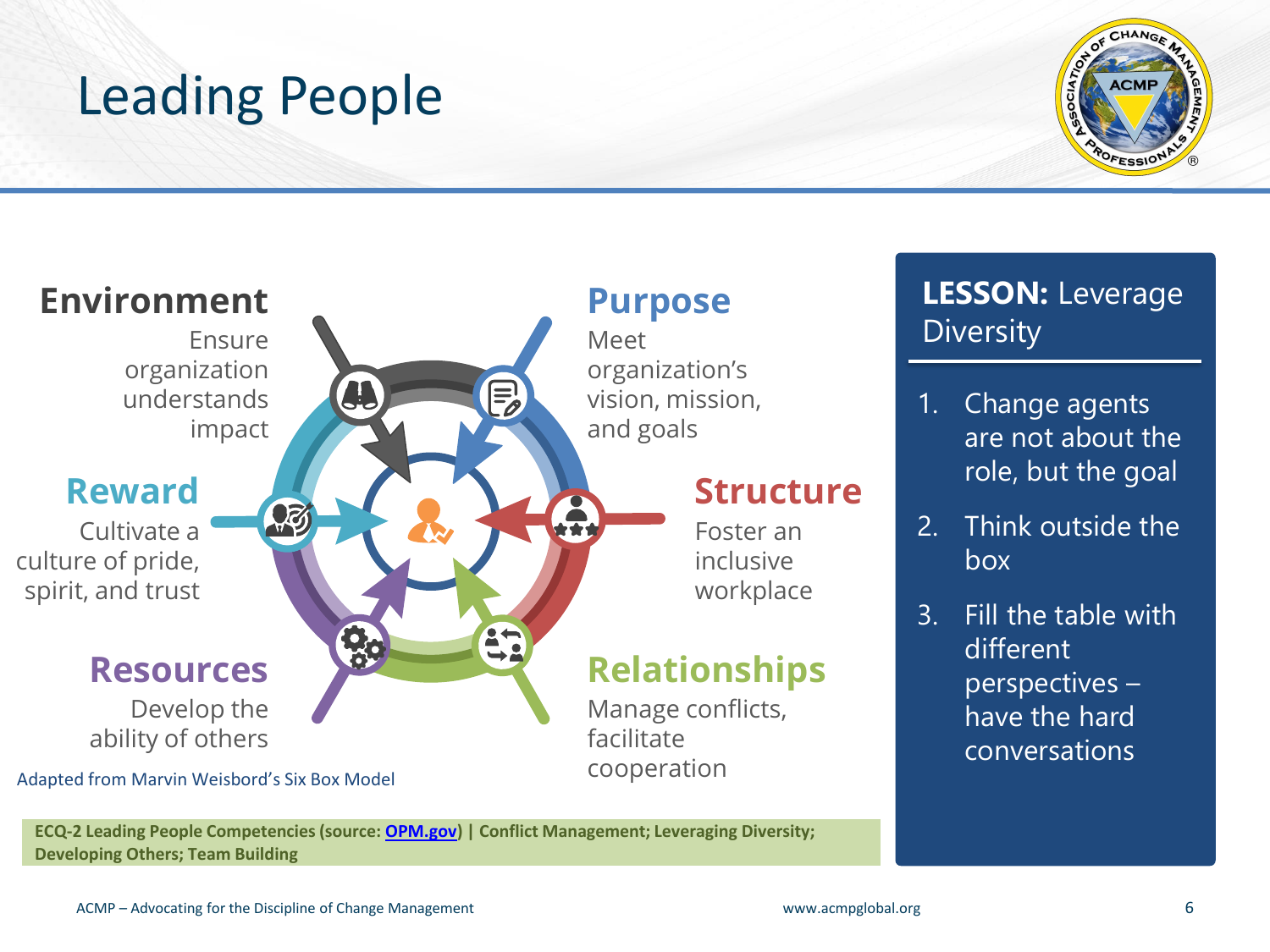# Driving Results





**ECQ-3 Driving Results Competencies (source: [OPM.gov](https://www.opm.gov/policy-data-oversight/senior-executive-service/executive-core-qualifications/)) | Accountability; Customer Service; Decisiveness; Entrepreneurship; Problem Solving; Technical Credibility**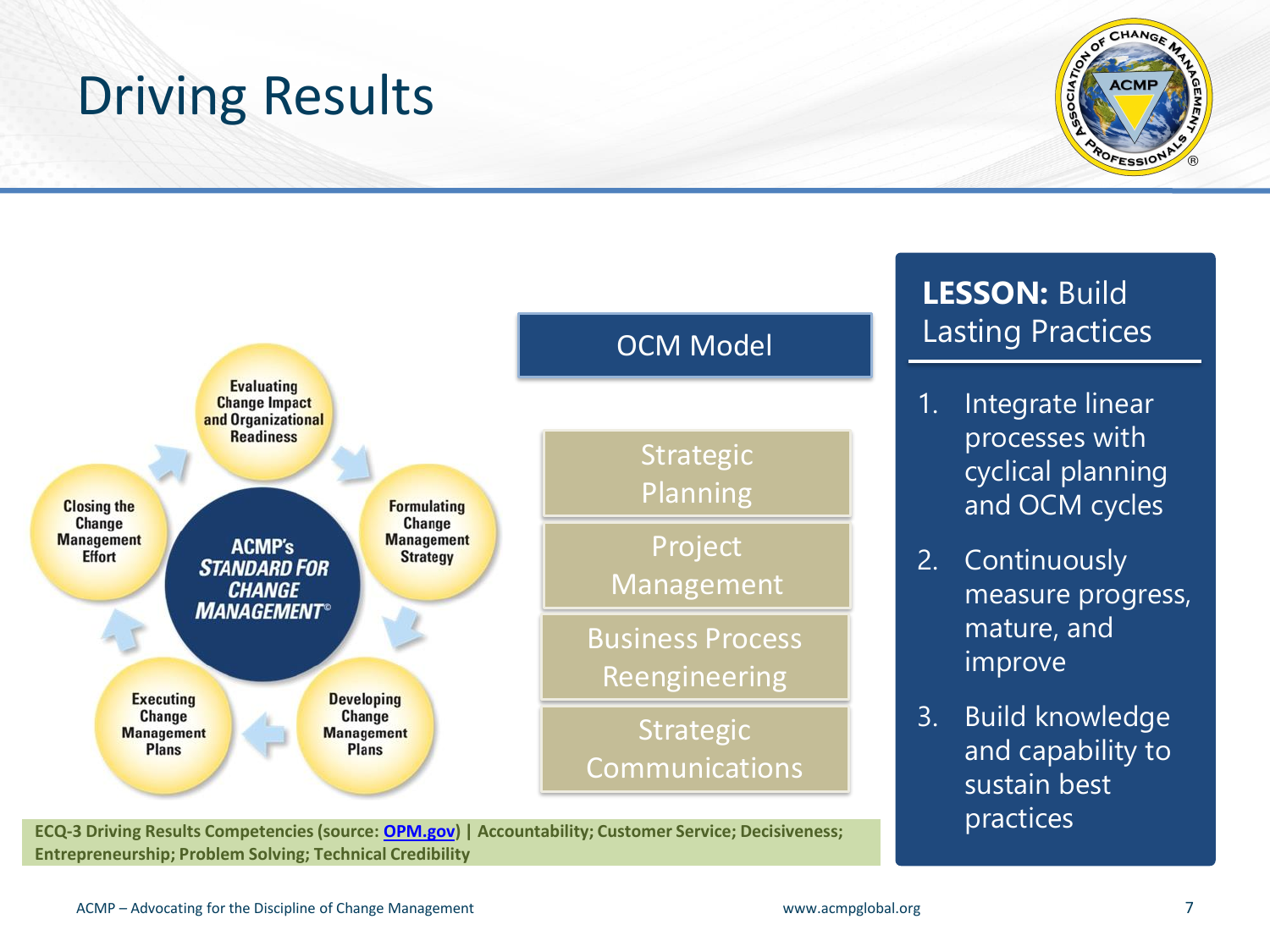#### Business Acumen





**ECQ-4 Business Acumen Competencies (source: [OPM.gov\)](https://www.opm.gov/policy-data-oversight/senior-executive-service/executive-core-qualifications/) | Human Capital; Technology Management; Financial Management** 

#### **LESSON:** Act on Good Ideas

- 1. Look at a change from various angles
- 2. Align crosscutting functions, processes, and systems
- 3. Iterate, reassess, and refine throughout implementation + sustainment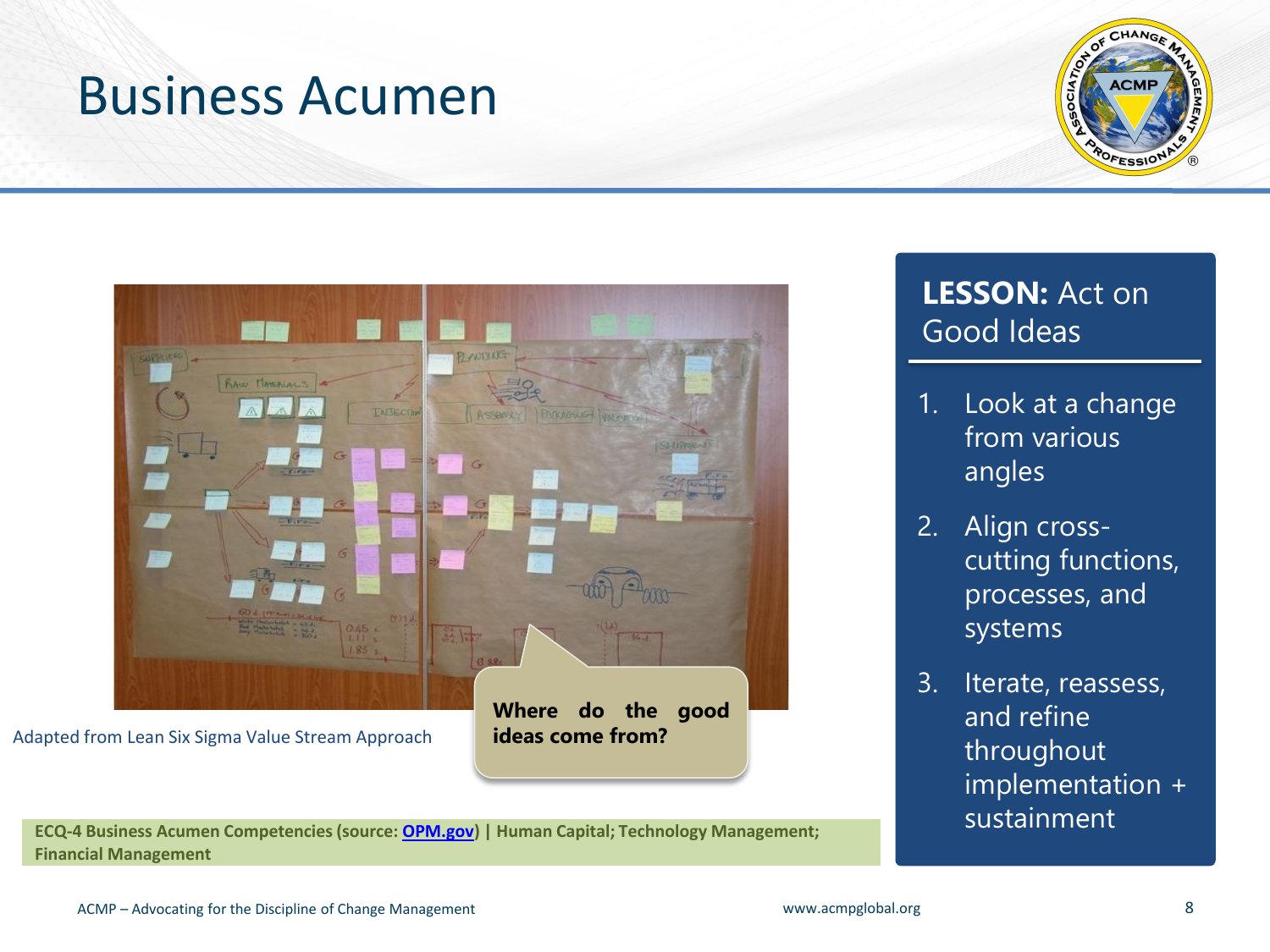# Building Coalitions





**Influencing/Negotiations;** 

#### **LESSON:** Tailor the Value Proposition

- 1. Work across organizational boundaries and build alliances and networks
- 2. Promote vertical and horizontal communications + engagement
- 3. Sell the change to achieve common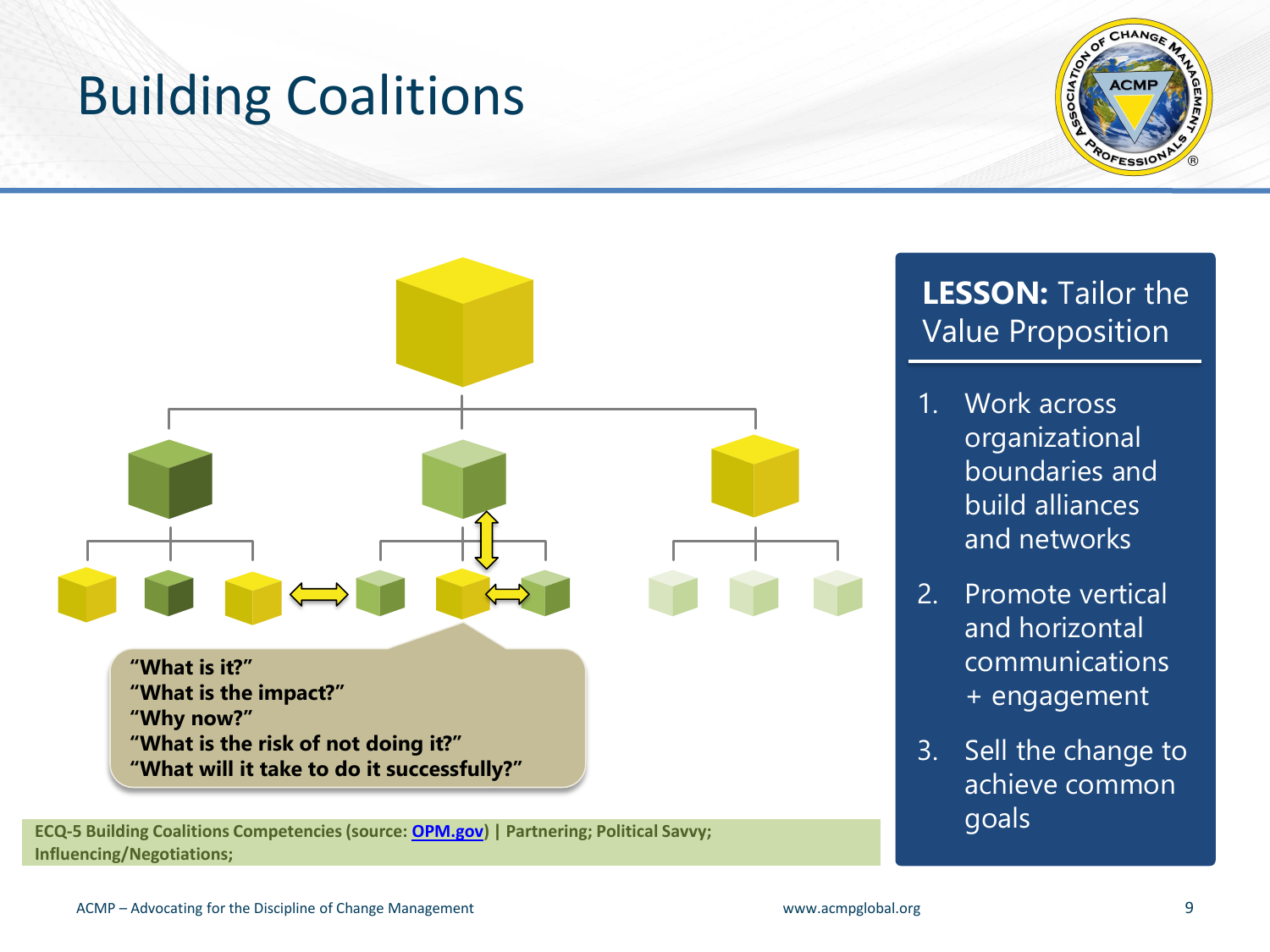#### Session Recap